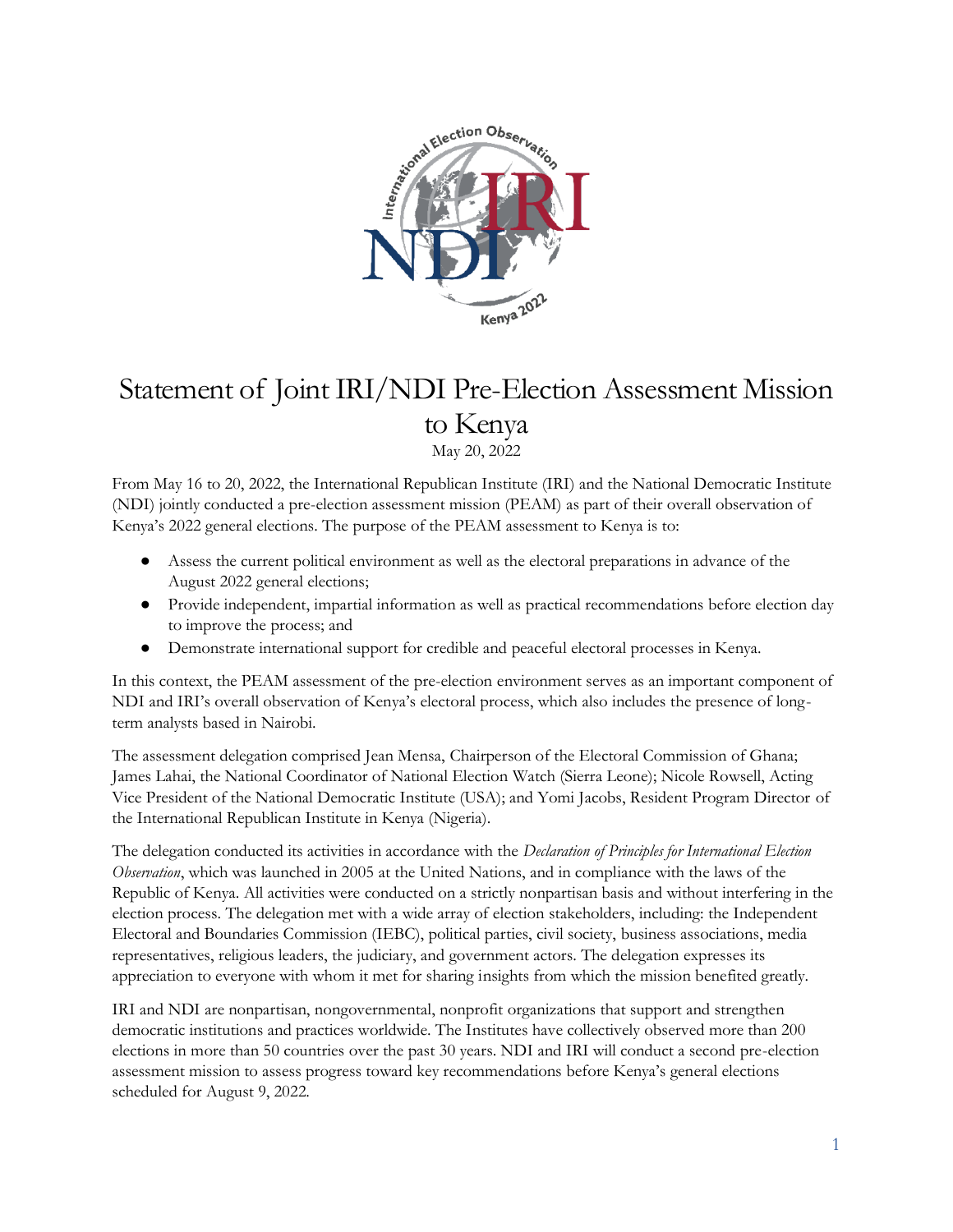# **Executive Summary**

The 2022 general elections have the potential to be a pivotal milestone for democratization in Kenya. Elections in 2007, 2013, and 2017 were marred by challenges with the results transmission process and related lack of public confidence in official outcome, resulting in widespread post-election violence in 2007 and 2008 and the nullification of the 2017 presidential election results by the Supreme Court. The 2022 elections will take place against a backdrop of shifting political alliances and newly enacted and evolving amendments to the Electoral and Political Parties laws and provide an opportunity to break with the past.

The delegation notes positive efforts being made to conduct more transparent, accountable, and inclusive elections. These include: The Independent Electoral and Boundaries Commission's (IEBC) efforts to rebuild trust and assert its independence; improvement in political party nomination processes; increased stakeholder engagement by police; nomination of a female vice-presidential candidate; reliance on the judiciary to resolve disputes; and the judiciary's preparedness for legal challenges that may arise in the post-election period. However, stakeholders expressed concerns about remaining vulnerabilities that could undermine confidence in the 2022 elections and increase the potential for election-related violence. Electoral amendments that could affect the conduct of the elections are pending within parliament, creating confusion among the electorate. Persistent distrust over the transmission and announcement of results remains while parliament's failure to approve limits on campaign financing means that campaign-related expenditures will continue to play an outsized role during the elections. The delegation also heard reports of state resources being misused for campaigning, in violation of the electoral code of conduct. The use of hate speech across the political spectrum to incite violence remains a concern as well. The lack of economic opportunity for young people makes them potentially more vulnerable to being exploited by political leaders to engage in violence. Further, the prevalence of mis- and disinformation not only disrupts the flow of accurate election-related information to citizens, but also contributes to raising tensions and polarization among political factions and ethnic groups. The delegation heard concerns about the neutrality and role of certain elements of the security services in maintaining peace.

Kenyans have the potential to break the pattern of disputed elections and prevent election-related violence in 2022. However, this will require concerted efforts not only by the IEBC, the constitutionally mandated body to conduct elections, but equally by all political parties, security services, civil society, the media, and others. All stakeholders, especially political parties, must work together to promote tolerance, peaceful elections, and respect for historically marginalized groups – including rejecting violence against women in elections. With less than three months until the 2022 Kenyan presidential, legislative, and county elections, the delegation notes there is still time for all stakeholders to take tangible steps to reassure all voters of the potential for a credible electoral process and an outcome Kenyans may view as a reflection of their will.

# **Political Context**

The 2022 polls will be Kenya's third elections since the adoption of a new constitution in 2010. Claims of irregularities have often accompanied Kenya's elections, resulting in widespread violence following the 2007 election and the nullification of the presidential election in 2017 by the Supreme Court, necessitating a rerun later that year. Political realignments occurring in the run-up to the 2022 elections are characteristic of the shape-shifting nature of Kenyan electoral politics, with coalitions of convenience coming together prior to elections. Parties are largely formed around ethnic lines, and as a result, every large ethnic group seeks to field its own candidates; and parties coalesce with this objective in mind. However, the term-limited incumbent President Uhuru Kenyatta is backing his long-time rival, Raila Odinga. More than twenty parties—including Odinga's Orange Democratic Movement (ODM) and Kenyatta's Jubilee parties—have joined forces under the Azimio la Umoja (One Kenya Coalition) party. This alliance pits the outgoing President Kenyatta against his closest ally in the 2013 and 2017 elections, current Deputy President William Ruto. Ruto has since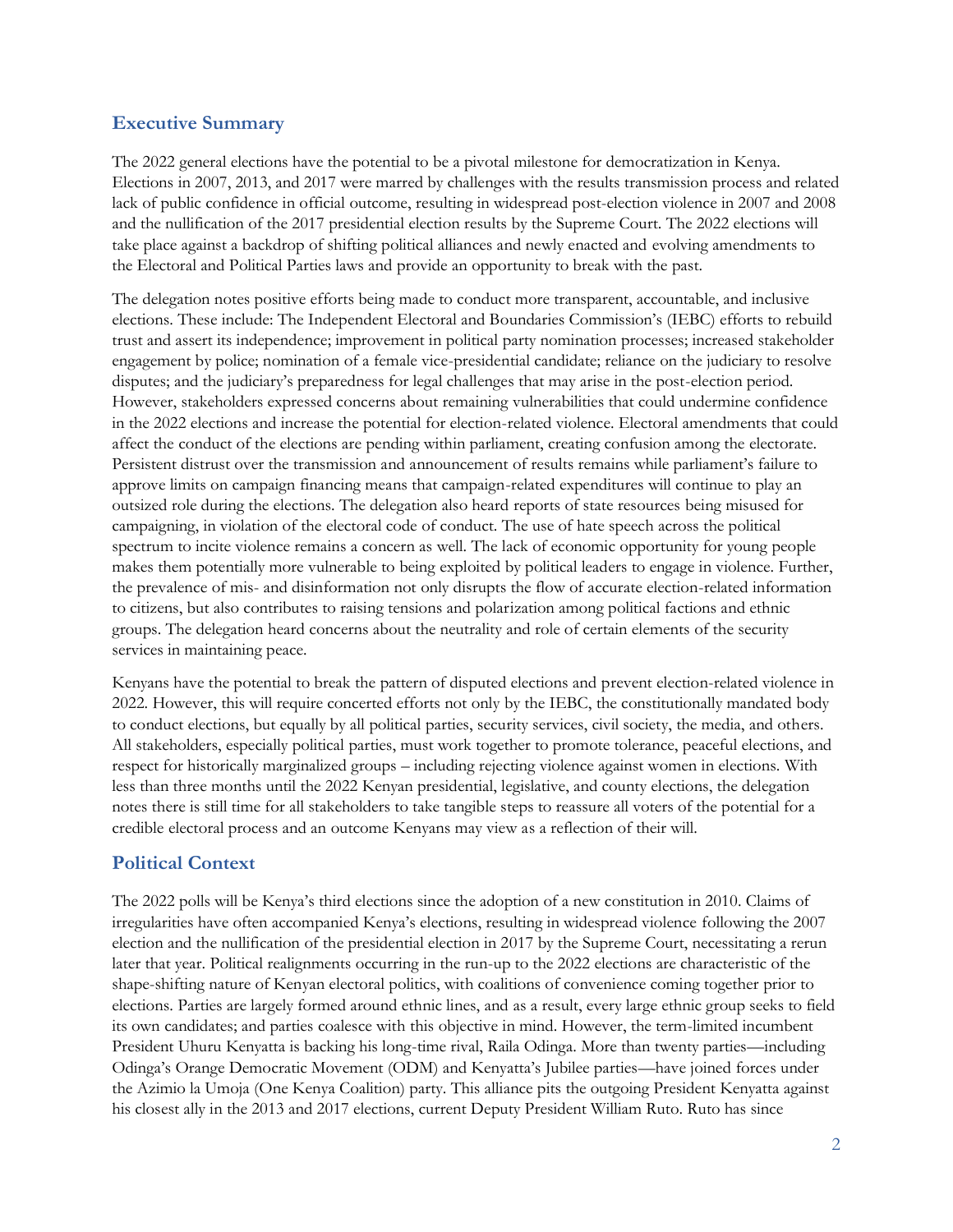propagated the 'hustler vs. dynasty' campaign messaging, promoting a 'bottom-up' model of wealth distribution. The narrative has been picked up by large swaths of the country's youth, who are disproportionately disadvantaged economically and increasingly frustrated by what they view as elite political alternance over successive elections. Ruto's United Democratic Alliance (UDA) party has also established a strong coalition, the Kenya Kwanza Alliance. Recent public opinion research indicates the race for president will be closely contested, with Ruto and Odinga polling within close margins of each other.

The competitive nature of the presidential race is punctuated by the recent nomination of vice-presidential running mates, who are perceived as having the potential to help their running mates expand their vote share. For the first time, a presidential candidate from a major political party has selected a female running mate, amplifying the potential for women's role in political life and positions of power. The candidate nomination process was generally well-administered by parties; compared to 2017, when over 300 complaints were filed, this year's process saw the number reduced to approximately 150 complaints. The process was still contentious, however, resulting in more than 7,000 aspirants declaring as independents – a sizeable majority of whom were frustrated by party nomination processes, which they deemed to be opaque and inconsistent with declared party rules.

# **Legal Framework**

General elections are governed by the 2010 Kenyan Constitution, the Elections Act of 2011, the Political Parties Act of 2011, and other relevant legislation. Recent amendments to the Political Parties Act included changes in the distinctions between parties and coalitions, limitations on party-switching, and a new requirement that parties publish and file their internal nomination processes with the Office of Registrar of Political Parties (ORPP). These changes represent a marked improvement by increasing the transparency and organization of party primaries, and encourage stability in the nomination process. However, internal party democracy during candidate nomination processes remains a significant challenge.

Global standards are to strongly avoid substantive changes to the administration of elections within six months prior to election day, however the Kenyan parliament is still currently considering amendments to the Elections Act. One proposal by the IEBC is for the removal of the requirement for electronic results transmission. Another would allow ballot boxes to be reopened at the constituency or county tallying centers, should the need arise. Civil society and parties have expressed concern that any further changes would seem rushed and, by extension, less consultative and transparent. Changes in sensitive procedures such as ballot handling without clear communications so close to an election could also sow confusion and mistrust. Even if the amendments are ultimately not passed into law, their pending nature just three months out from the election are enough to cause ambiguity. Ahead of the 2022 elections, the IEBC has been preparing to conduct results transmission based on the 2017 Supreme Court ruling, but must still prepare for the possibility that the procedures could be amended by parliament.

For example, the IEBC, the courts, and parliament continue to clash around detailed but critical aspects of the Elections Act. The Elections Act stipulates that election results be transmitted simultaneously from the polling station to the constituency tallying center and the national tallying center. In 2017, the IEBC failed to ensure simultaneous transmission for over 11,000 polling stations. In a subsequent ruling, the Supreme Court further affirmed the finality of results announced at the polling stations. Parliament attempted unsuccessfully to reverse the ruling through passage of an amendment, however, the Supreme Court ruled this amendment to be unconstitutional. During the PEAM, interlocutors expressed confidence and optimism that the courts are prepared to resolve election-related disputes in an independent and timely manner and for the Supreme Court, within the 14-day period provided in the law.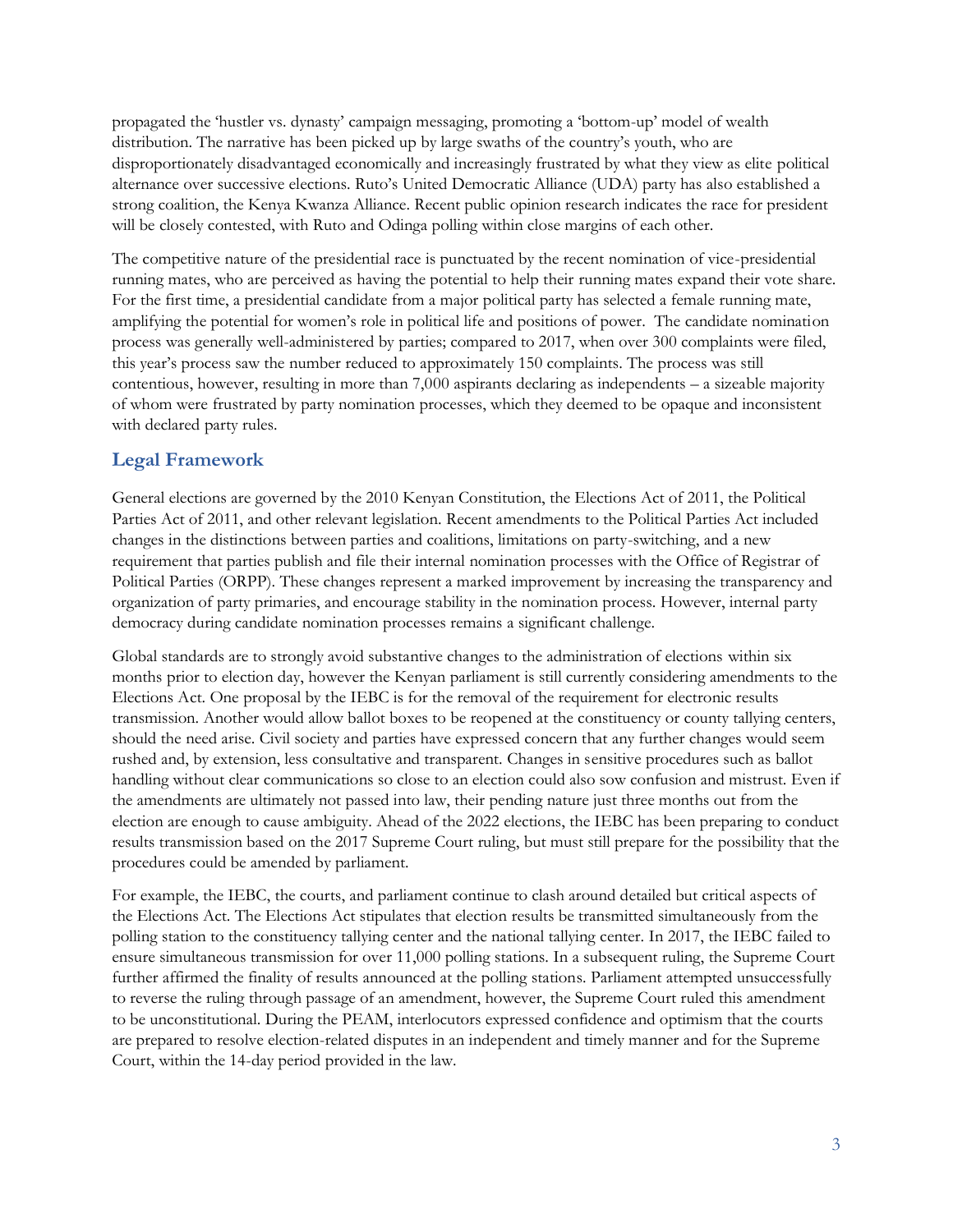# **Election Administration**

#### *The IEBC*

The recent history of disputed elections in Kenya, including the 2017 nullification of the presidential election, continues to cast public doubt about the IEBC's ability to conduct elections in a transparent and competent manner. However, interlocutors noted the concerted effort of the commission to build trust and reassert its independence following the last elections, including improved engagement with stakeholders and attempts to shore up gaps from past elections. The IEBC has completed almost all of its election procurement needs, has been conducting pilots of the biometric system used to check in voters on election day to troubleshoot potential issues, and has built an impressive field structure to recruit, train, and maintain polling staff. Though the IEBC is mandated to organize all aspects of the electoral process in Kenya, operations are shaped, and may be hamstrung, by intricate legislative requirements, ongoing litigations, funding shortfalls, and lastminute changes in the legal code. In 2020, the IEBC submitted to parliament a number of electoral reforms to address shortcomings from previous elections, some of which remain stalled in the legislature, as noted above.

Additionally, internal and external challenges to the commission remain. Civil society, political parties, and the media expressed frustration with the absence of regular communication from the IEBC, and slow response to information requests. Communications challenges were also cited as an impediment to voter education and effectively managing public expectations, and as giving rise to conflicting narratives regarding the results management process. The IEBC is aware of the danger of election-related disinformation. Through a memorandum of understanding (MOU) with the Union of Journalists and Editorials Guild, the IEBC hopes to coordinate regularly on voter information and electoral operations, to support accurate coverage of the process.

#### *Election Day Technology and Results*

Stakeholders frequently flagged the results transmission and management system as one of the most critical elements for ensuring the legitimacy of the electoral outcome. The IEBC is currently legally obligated to collate and transmit polling station results electronically. Failures and lags in the electronic transmission in previous elections heightened tensions in the crucial hours and days after the polls closed, and contributed to distrust around the outcome. The heightened interest in and scrutiny of the results pathway necessitates transparent, early, and comprehensive testing and comprehensive voter education regarding the timing and functionality of the process. The IEBC has traditionally hosted a portal for the public to view transmitted results in real time which helps promote transparency and follows good practices for open election data. Careful consideration regarding the display and framing of such data – for instance clarifying the provisional nature of the results and making them available in analyzable formats – can help decrease confusion and build confidence in the results.

#### *Campaign Finance*

The Election Campaign Financing Act of 2013, which provides a framework for lawful contributions and donations, including the prohibition of anonymous or foreign funders, remains unenforced. New campaign finance regulations (Election Campaign Financing (Amendment) Bill, 2020) sponsored by the IEBC and submitted to parliament in 2020 sought to strengthen the regulatory framework by establishing contribution and spending limits for political contestants and disclosure requirements for campaign donations. However, the legislature rejected the reforms, resulting in an adjudicated court case. In early May 2022, the High Court declined to reinstate the spending regulations but refuted the decision of the National Assembly to annul the campaign financing limits published by the IEBC. The High Court ruling paves the way for the IEBC to put forward new political finance regulations in the next election cycle but does nothing for the current election.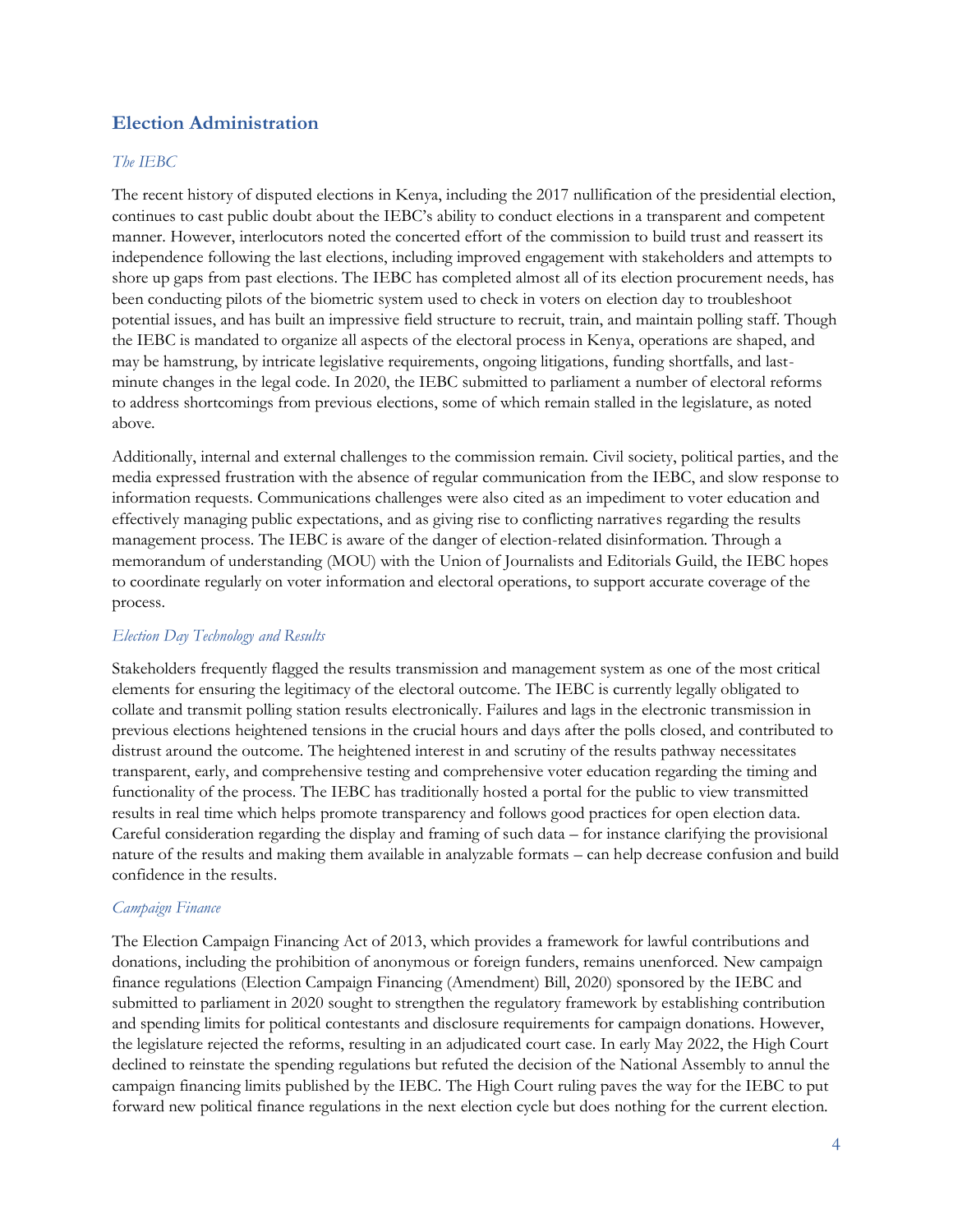Stakeholders noted that this development seriously hampers transparency and anti-corruption safeguards and could exacerbate disenchantment and cynicism around the political process. A lack of substantive campaign finance regulation benefits incumbents and disproportionately disadvantages women, youth, and members of marginalized groups, who are typically competing with less personal wealth and resource networks to back their campaigns. Similarly, some stakeholders raised concerns about government officials' use of state resources for electoral advantage, which constitutes abuse of power.

#### *Voter Registration*

On May 4, 2022, the IEBC suspended the ongoing voter registration process without clear or advance communication to the public. Voter registration was slated to continue one more month to align with provisions in the electoral act that allow for citizens to register to vote until 60 days before the election date. The IEBC announced that the abrupt closure of voter registration was to allow adequate time for voters to verify their information and to allow for an independent audit. The provisional voter roll stands at 22,152,441 voters, expanding the list by over 2.5 million voters from the 2017 roll. However, the increase still falls short of the IEBC's goal of adding 6 million voters to the list, and likely does not accurately reflect the size of the country's young electorate.

Currently, the IEBC is cleaning the voter list, supplemented by an external audit being conducted by KPMG. At the same time, voters who wish to review and verify their registration information can do so via SMS, greatly increasing accessibility for voters and providing additional mechanisms to keep the list up-to-date.

#### *Voter Education*

Though the IEBC is mandated to directly provide voter education, the Commission can also accredit civic groups to conduct voter education activities to maximize dissemination and promote targeted outreach to diverse communities. Accreditation for civil society to conduct voter education ahead of the 2022 elections is open, however, at the time of the assessment, the IEBC has yet to select civic groups or produce voter materials. Additionally, as the IEBC has not received its fully allocated budget, the Commission has chosen to prioritize spending on essential procurements and electoral security. As a result, some civic organizations, religious groups, and media outlets are trying to address the current lack of voter education initiatives, since women, youth, and marginalized groups in particular will be most impacted by insufficient information about the election, and some fear that unequal or inconsistent voter education may be used as a political tool to suppress turnout.

## **Political Parties and the Campaign Environment**

All political parties completed their primary process by the constituted deadline of April 22, 2022. Several stakeholders noted that the party primaries were notably less violent in comparison to previous election cycles, due in part to consensus-building efforts and increased security measures, as well as regulatory changes to the nominations process which were well-managed by the Office of the Registrar of Political Parties (ORPP). However, there were reports of disgruntled party members and aspirants who disrupted voting processes to denounce parties' candidate selection methods. Parties are permitted to directly nominate their candidates through universal suffrage of their membership, or indirectly nominate candidates through interviews, polls, delegates, or other methods. The delegation noted that the opaque nature of party primaries lends itself to nepotistic selections over competitive processes which have the potential to increase opportunities for emerging or first-time aspirants to enter political life. As a result of the murky nature of party candidate selection processes, many candidates choose to run as independents. As such, the IEBC received candidate registrations from well over 7,000 independent aspirants.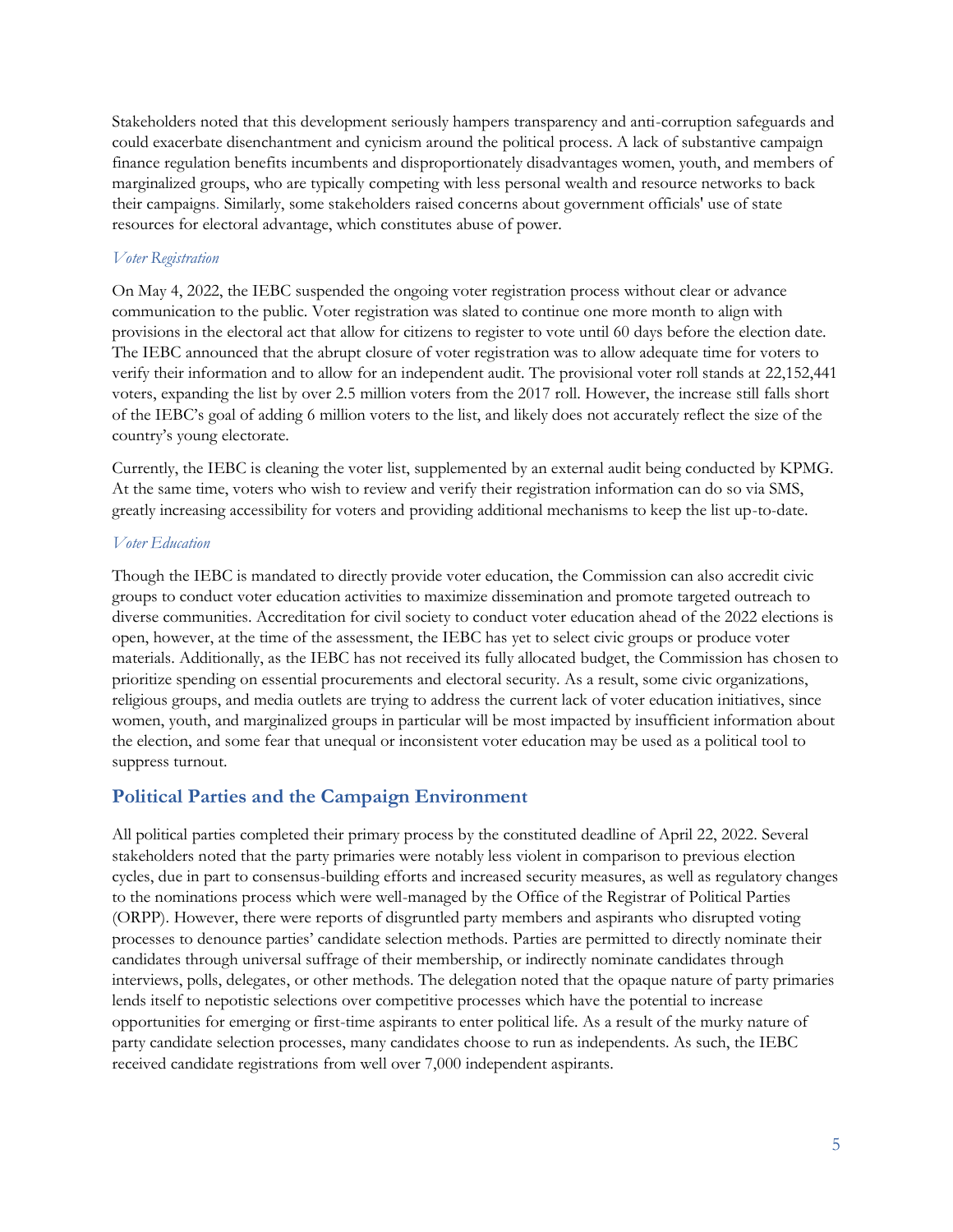The Kenyan constitution stipulates that not more than two-thirds of the members of any elective public body shall be of the same gender. However, broad implementation of this rule has been fraught with challenges. Several interlocutors with whom the delegation met remarked that the principle was difficult to attain during the candidate nominations process. Some parties were unable to secure applications from women aspirants. Others were hesitant to nominate women in fear that they would lose to viable male candidates, and therefore decided to nominate women in regions with the lowest party support to meet the minimum requisite quota. The IEBC received nomination lists on April 28, but granted two extensions (to May 9 and May 12) to parties that had not met the two-thirds gender rule in their first submission. Gender advocates noted that the same patriarchal attitudes which informed the nomination process could also hinder party support to women candidates, who generally do not have the same name recognition and access to financial resources as their male counterparts.

The monetization of politics is a significant risk for the credibility of elections in Kenya. The lack of strong campaign finance regulation negatively impacts the participation and competitiveness of women, youth, and candidates from marginalized groups, who are persistently under-resourced to run for public office. From profit-making ventures stemming from uncapped campaign funds to voters' expectation of financial handouts during the campaign period, national elections have become a moneymaking business for many Kenyans. Additionally, the proliferation of money of unknown provenance, either from abroad or from state coffers, contributes to the exorbitant cost of running for office.

# **Inclusive Elections: Gender, Youth, and Persons with Disabilities**

While Kenya's constitution provides a framework for an inclusive political process, barriers to increasing the representation of women, youth, and persons with disabilities as political actors continue to exist. Interlocutors noted that there are a number of challenges – including a lack of good will from members of the political elite, insufficient voter outreach and education, financial barriers, and entrenched patriarchal norms and political elitism – that prevent the meaningful inclusion of nontraditional candidates in the electoral process.

As highlighted above, Kenya's 2010 constitution established a groundbreaking gender quota, requiring "not more than two-thirds of elective public bodies shall be of the same gender." However, more than ten years later, and after several attempts, the government is yet to enact legislation to fully implement this constitutional requirement. The lack of implementation underscores the significant barriers that continue to impede the full and equal participation of women in all spheres of political life.

On April 28, 2022, the IEBC ordered all political parties participating in the upcoming general election to adhere to a two-thirds gender quota for all the required elective posts, despite the absence of a parliamentary two-thirds gender rule. Though the IEBC's efforts to support women's representation and the spirit of the constitution are commendable, the court later suspended the IEBC decision, noting that political parties were not provided enough time nor guidance to adhere to the quota.

The continuation of male-dominated political parties, along with the emergence of mega party coalitions, has crowded out space for less established aspirants, spurring many women to seek nomination on smaller party tickets or as independent candidates to gain a spot on the ballot. While smaller parties and independent candidacies increase opportunities for political competition, access to funding and running campaigns without party support continue to constrain such efforts. Women aspirants also have to contend with violence directed at them, their families, and supporters, as well as an unbalanced political party nomination processes. A postelection evaluation of women political participation in the 2017 general election, established that women candidates were subjected to various forms of violence, including harassment, intimidation, physical assault, and economic abuse; as well as threats, coercion, and abuses via social media platforms. Stakeholders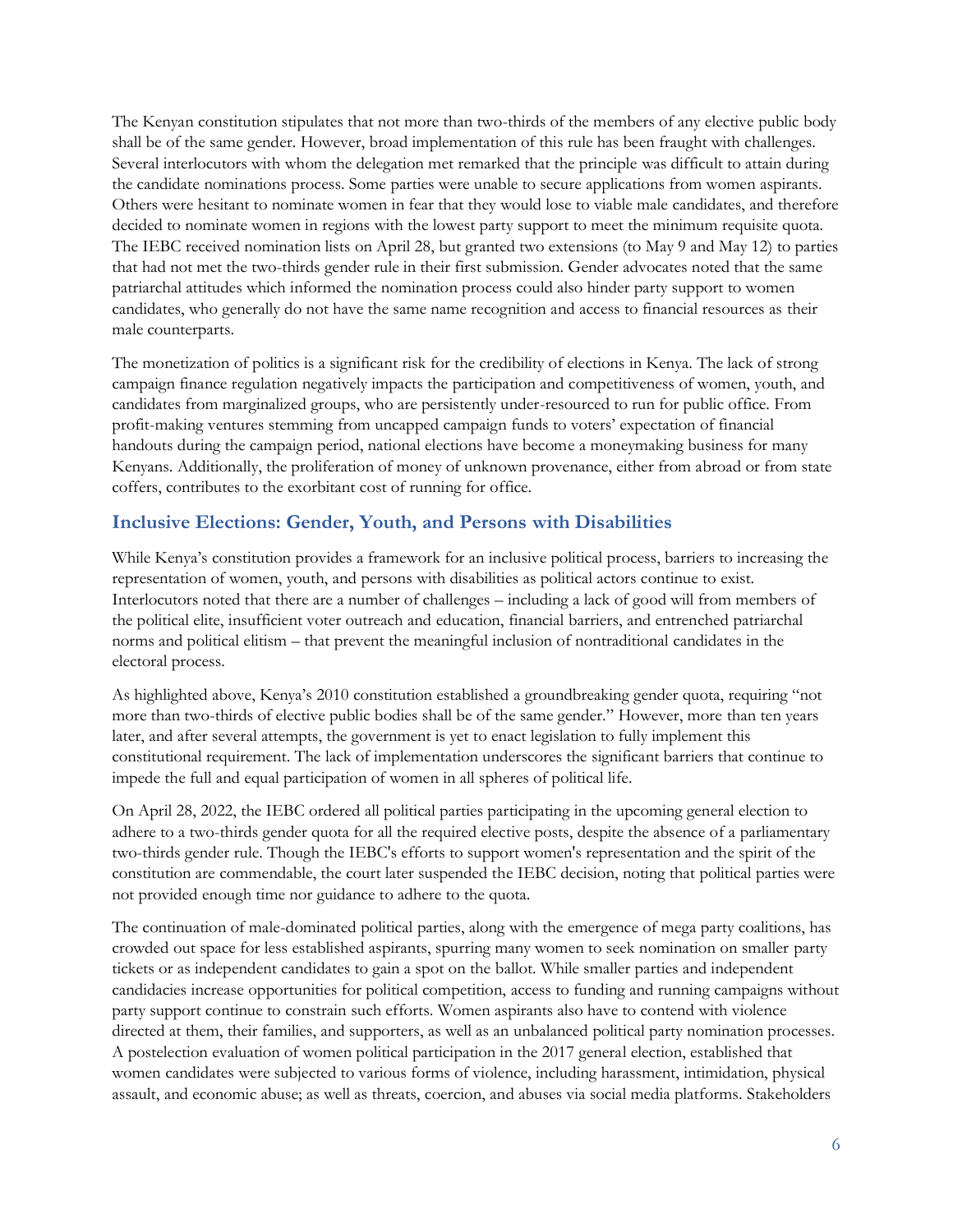noted that when women take these issues to the courts it is difficult to secure an effective and efficient remedy, given that such abuses are not deemed election-related matters – meaning they are dealt with by the magistrate courts, as compared to the electoral courts. While numerous challenges continue to exist for women candidates, the announcement of Martha Karua as Odinga's running mate could result in Kenya gaining its first ever female deputy president.

Youth dissatisfaction and apathy was reported as a notable challenge ahead of the 2022 elections. This is reflected in low rates of youth voter registration, especially for those that have turned 18 since the 2017 elections. Stakeholders noted that registration messaging did not directly target young people and did not attempt to utilize digital platforms during outreach. Interlocutors also noted that youth apathy toward the electoral process could negatively impact their turnout.

Participation of persons with disabilities (PWDs) in public office is yet to meet the required threshold. Article 54 (2) of the Constitution of Kenya (2010) provides that 'the State shall ensure the progressive implementation of the principle that at least five percent of the members of the public in elective and appointive bodies are persons with disabilities.' Political parties have been unable to ensure that PWDs are identified, recruited and supported to participate effectively in the internal party processes and when engaged, the efforts have largely been tokenistic. The elections act provides that at least two PWDs are nominated to represent the interests of the PWD community in the Senate, the National Assembly and in all County Assemblies. While this provision was adhered to in parliament, 18 county assemblies failed to have the required representation of PWDs, amplifying the failure of parties to adhere to the law and IEBC in enforcing the requirement for representation of PWDs.

# **Media Environment and the Pre-Election Information Space**

In 2017, the media was roundly criticized for not providing timely and accurate information to the public, contributing to widespread confusion and heightened pre- and post-election tensions. To correct for previous shortcomings, some media actors such as the Union of Journalists and Editors Guild – who signed an MOU with the IEBC – are working to ensure a consistent and accurate flow of information during the electoral cycle. Among other items, the MOU calls for the establishment of media centers for journalists, coverage of regular IEBC press conferences to inform the public on electoral preparations, and information-sharing on the media's efforts to collect polling station-level voting tallies to project results. Media associations are also working to train new journalists on responsible and effective election reporting to minimize incidents of misleading reports and to expedite the reporting of results across the country.

Despite these advancements, some actors noted larger political issues to the freedom of the press, including ownership, political coercion, and censorship of media houses by government actors as well as politicallymotivated violence against reporters. Another challenge is the proliferation of mis- and disinformation in both traditional and social media. Though radio remains the most widely consumed medium in Kenya, social media has become a critical source of election-related information, and a fertile ground for political campaigns. To mitigate the same high-levels of mis- and disinformation on social media from 2017, and in preparation for the 2022 polls, members of the press corps and other media outlets have established joint fact-checking desks to increase cooperation between newsrooms.

Laws regarding hate speech are governed by Kenya's National Cohesion and Integration Commission (NCIC), and an election code of conduct has been established by the IEBC. However, they are not effectively enforced, nor do they sufficiently address online violence against politically active women. Most social media platforms also have terms of service related to abusive behavior and voter disinformation, though the burden of flagging such content often falls to users. The NCIC noted positive cooperation with Meta to monitor and remove harmful content ahead of the elections, however other civic and media actors reflected on the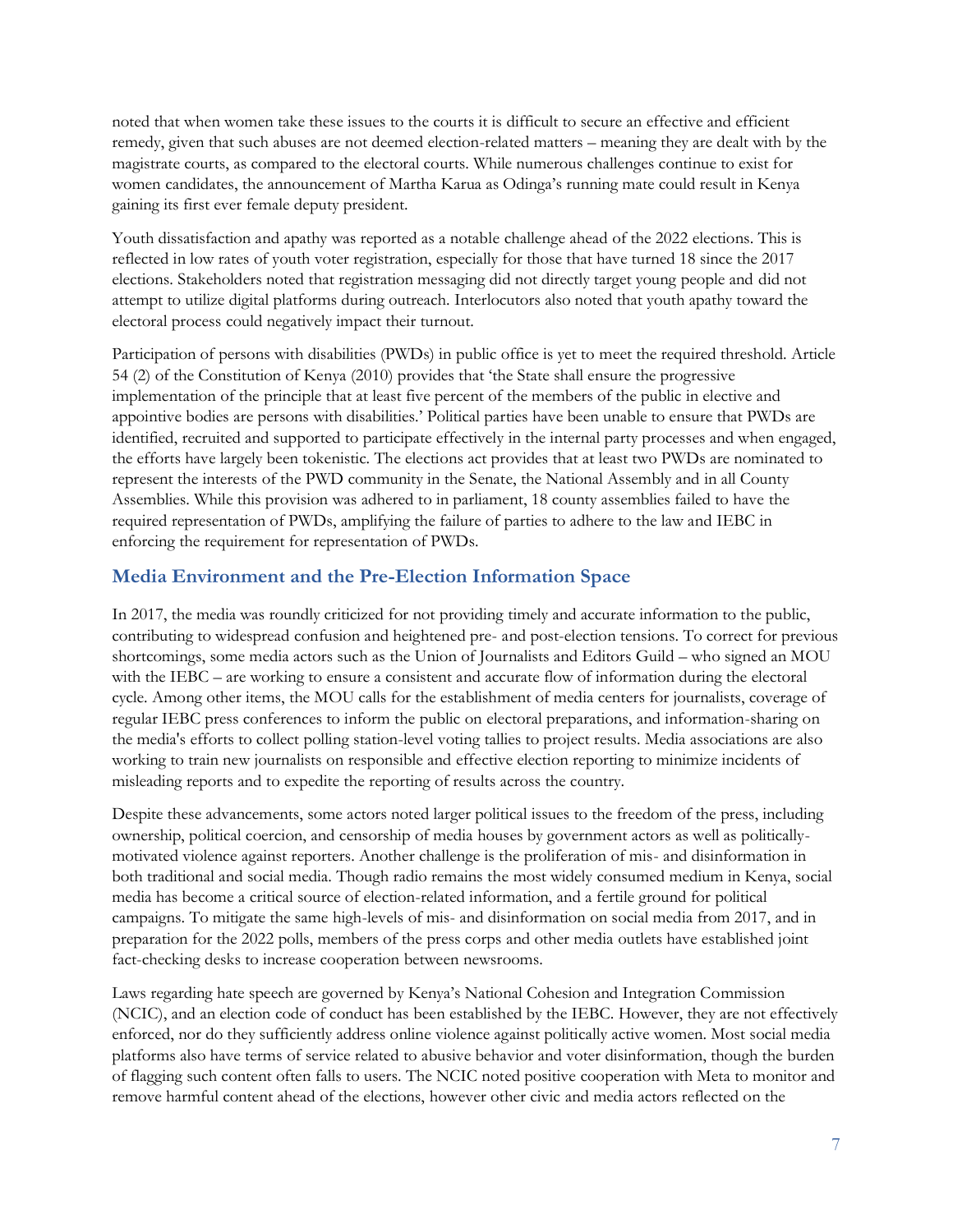challenges to systematically tracking and responding to the sheer volume of online disinformation and hate speech.

# **Electoral Peace and Security**

Historically, elections in Kenya have been fraught with distrust, misinformation, and underlying ethnic tensions often exploited by political leaders to further their aims, in some cases leading to violence and instability. Many of the past instances of electoral instability and violence have been fueled by political leaders who have mobilized youth to incite violence against their political rivals. The COVID-19 pandemic has also exacerbated economic disparities throughout the country, creating a more volatile environment. The most violent periods of the electoral process in Kenya have traditionally been the immediate pre-election and postelection periods.

As a high-stakes election approaches, the threat of electoral violence will be significantly heightened. Stakeholders cited concern with the tenor of the political rhetoric across all party lines, most notably around the "hustler" narrative that was launched by one of the political campaigns, which has spread far beyond the campaign itself and has been a tool used to manipulate and increase divisions among community members. There is apprehension that this rhetoric will continue to stoke further tensions as the electoral process continues. Kenyans with whom the delegation met voiced concern that electoral violence is no longer strictly tied along ethnic lines but has also spread to include specific clan and class. Stakeholders also noted concern that the courts are overwhelmed and may be unable to efficiently address cases that could arise around electoral security.

Kenya's electoral security apparatus comprises the Kenyan military, the police, and the Ministry of Interior and Coordination of National Government. Allegations of police brutality against civilians have marred past elections. The National Police Service (NPS) indicated that they recognized the role police aggression can play in driving electoral violence, especially after the 2017 elections. Starting in 2019, the NPS tasked a specific department to prepare for electoral security, including designing training manuals and curricula for officers around the country on election violence, in partnership with the Independent Policing Oversight Authority (IPOA) and national and international human rights organizations in Kenya. This initiative also sensitizes officers on avoiding the use of excessive force to quell electoral conflicts. The NPS is more proactively working with other agencies and institutions ahead of the 2022 elections. For example, the police worked closely with the ORPP during the party primaries to combat possible violence.

The police indicated that they are constantly monitoring warning signs for electoral violence across the country and updating their list of hotspots as needed, noting that rapidly shifting coalitions are changing the electoral landscape on a weekly basis. At the police station level, commanders are directed to hold regular meetings with 'boda boda' (informal transportation sector, composed of two- and three-wheel vehicles) associations and empower them to avoid being used by political parties. Civil society and religious groups have also been engaging in early warning and electoral violence monitoring in the pre-election period, and identifying opportunities for dialogue to preempt conflict. Religious groups and leaders in particular, such as the Inter-religious Council, the Council of Bishops and the Interreligious Council of Kenya (IRCK) have played an important and meaningful mediation role to promote peace, codes of conduct and resolve past election-related grievances.

# **Recommendations**

In the spirit of international cooperation, the IRI/NDI delegation respectfully offers the following actionable recommendations to help build public confidence in the process leading to the August general elections: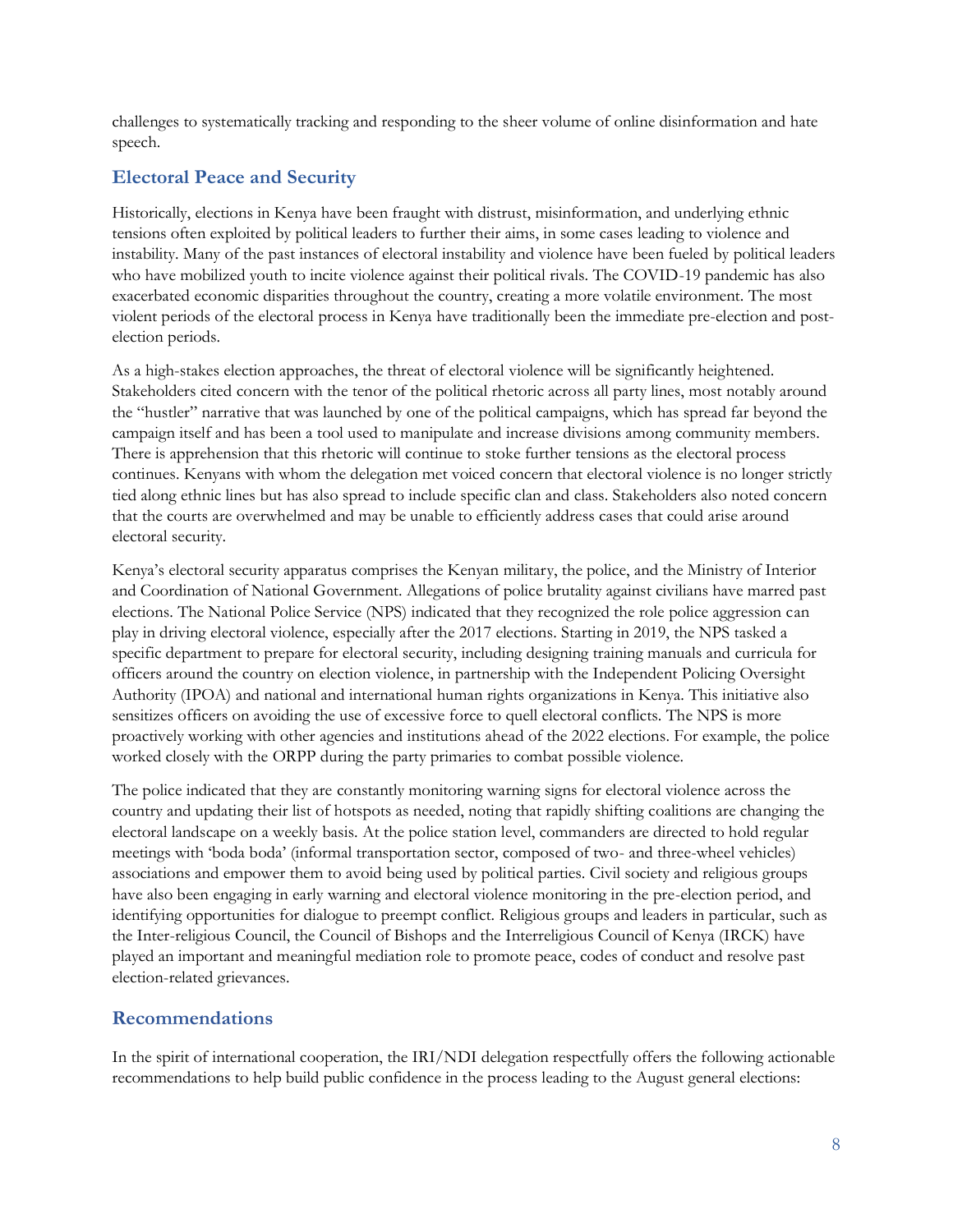#### **To the Parliament or Government of Kenya:**

- The Parliament should urgently address the issue of pending electoral law amendments either expediting their review or stating no further reforms will be entertained prior to the August polls to remove confusion or suspicion of attempts to manipulate the process.
- The Government should ensure timely financial transfers to the IEBC to ensure effective preparations, including voter education campaigns.

## **To the IEBC:**

- To build trust among the electoral contestants and public confidence in the electoral process:
	- o Develop and disseminate a clear methodology with appropriate safeguards on the collation, transmission and declaration of results;
	- o Pilot a nation-wide integrated electoral management system (KIEMS), to identify gaps and plan alternatives;
	- o Collaborate with the Communications Authority of Kenya to conduct a feasibility study to determine network coverage, and provide alternatives where gaps exist;
	- o Publicize the independent audit report of the voter register, once complete;
	- o Finalize its voter education plan and deploy messages and materials, in partnership with civil society organizations.
- Collaborate with the Union of Journalists and the Editors Guild to operationalize the Memorandum of Understanding (MOU), to provide regular information to the public on the electoral process, including:
	- o Organize bi-weekly press conferences attended by Commissioners;
	- o Cascade the content to community radios, social media platforms and other channels to target Kenya's diverse electorate.
- Invest in social media monitoring and strategic communications to better anticipate and proactively counter misleading or false narratives regarding the electoral process.
- Leverage the Political Party Liaison Commitee (PPLC) platform by regularly meeting with political parties to address their concerns and clarify ongoing electoral preparations.

## **To Political Parties, their Candidates, and Independent Candidates:**

- Demonstrate commitment to ensuring peace before, during and after elections, by publicly endorsing and adhering to the electoral code of conduct, and other peace pledges.
- Refrain from hate speech, cyber bullying, and inciting violence by supporters, including gender-based violence, and cooperate with institutions to investigate incidents.
- Engage at senior levels in forums to build consensus and mitigate conflict convened by actors including the PPLC and National Cohesion and Integration Committee (NCIC).
- Support campaigns for women, youth and PWD candidates through earmarking dedicated resources and access to party and presidential candidates' campaign platforms;
- Refrain from illegally raising and spending campaign funds, and using money, goods or services (public or other) as a means of improperly influencing prospective voters.
- Engage voters through issue-based campaigns and participate in candidate debates. Furthermore, in making campaign promises, political leaders and candidates should identify clearly for voters the funding sources of those pledges.

## **To Civil Society and Religious Leaders:**

● Accelerate coordination and promote efforts to advocate for greater transparency and accountability in the electoral process.